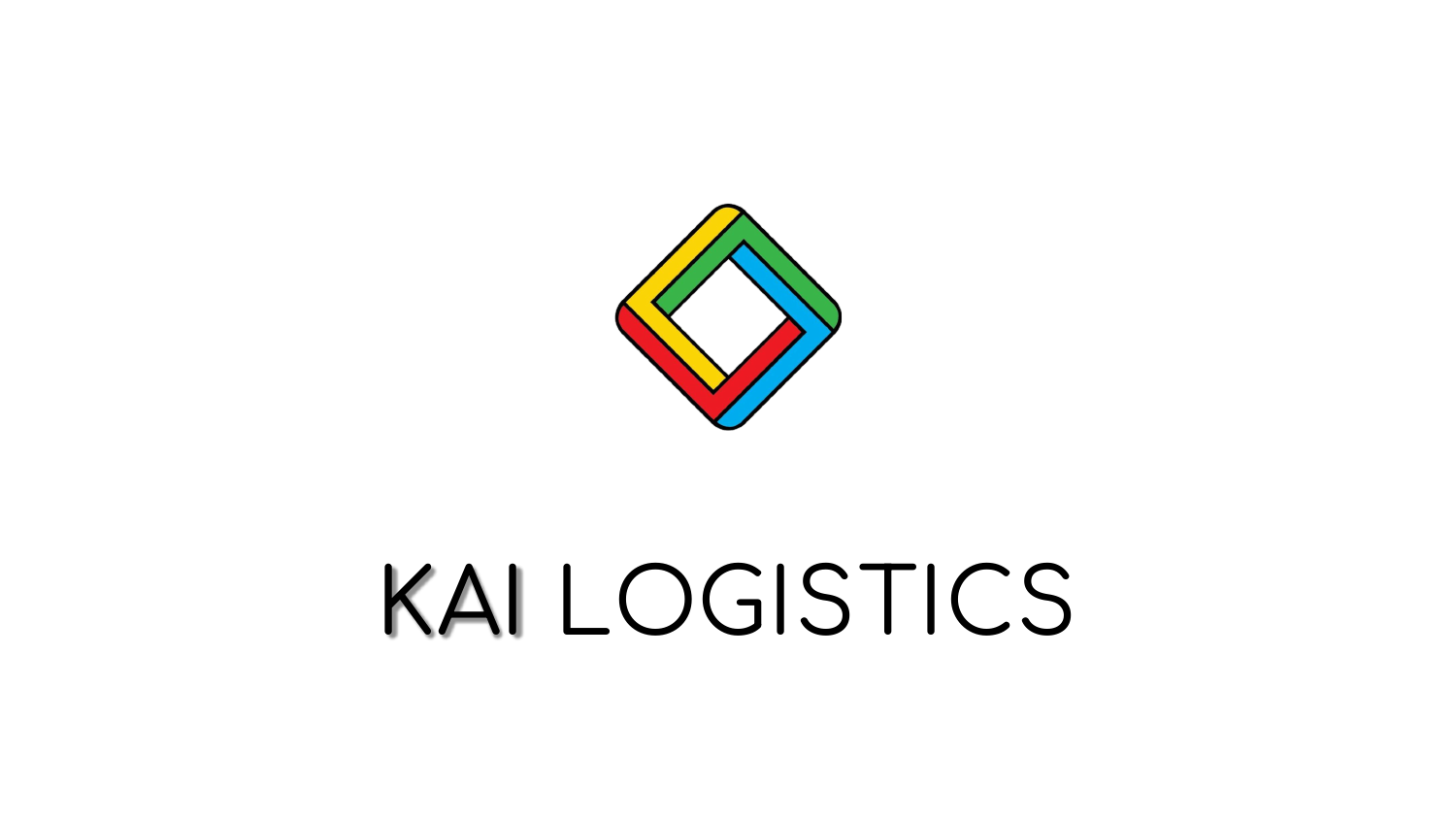### WHO ARE WE?

- Young, dynamic; passionate digital freight solution company.
- KAI has offices in Hong Kong and Turkey
- More than 20 Years of experience in freight & logistics industry.
- Our mission is delivering customer's freight safely & on time.

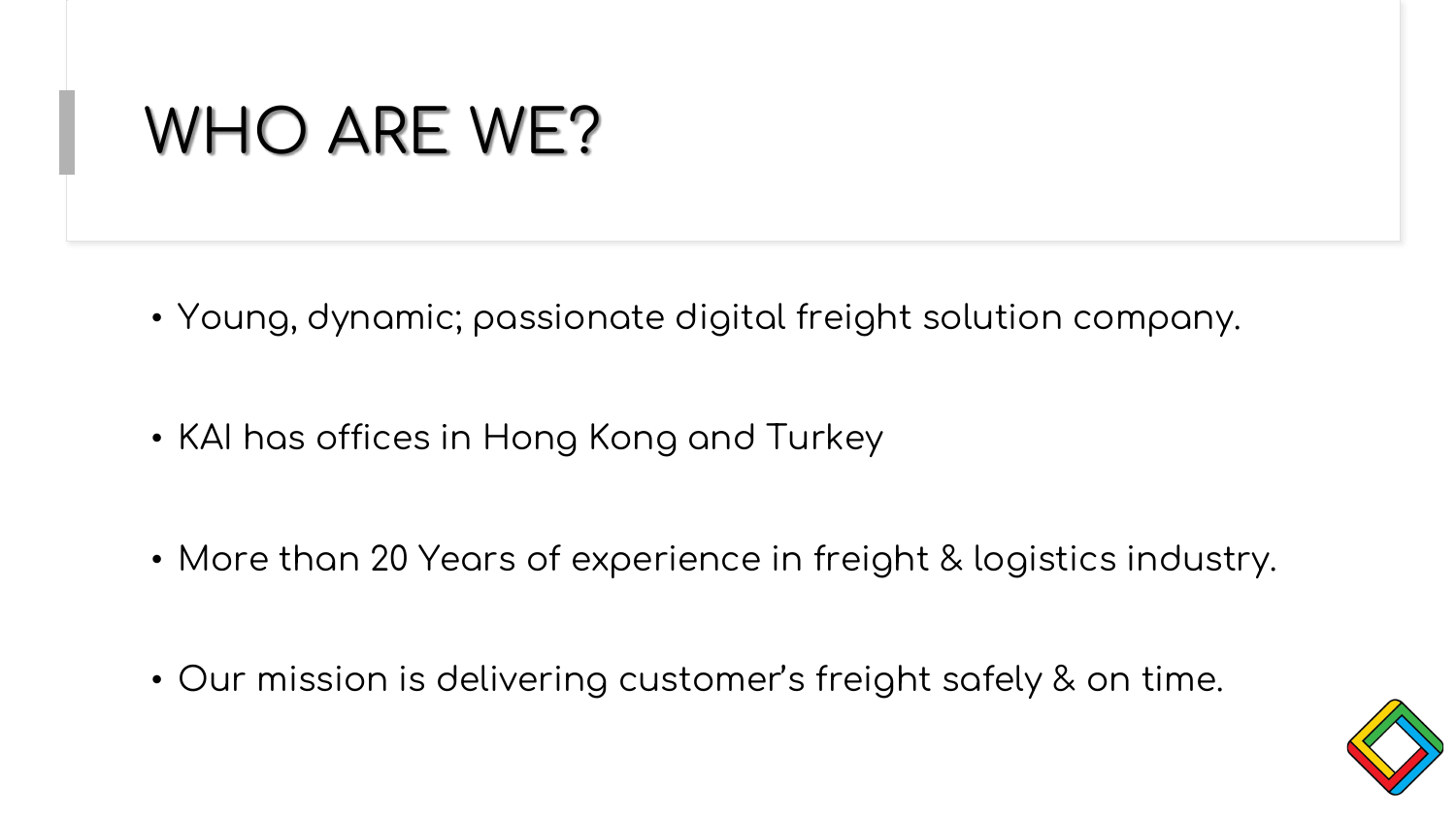## OUR SERVICES

- Sea Freight
- Air Freight
- Rail Freight
- E-Commerce
- Foreign Trade
- Amazon FBA from Southern China to Worldwide
- Warehousing & Domestic Distribution
- Customs Clearance

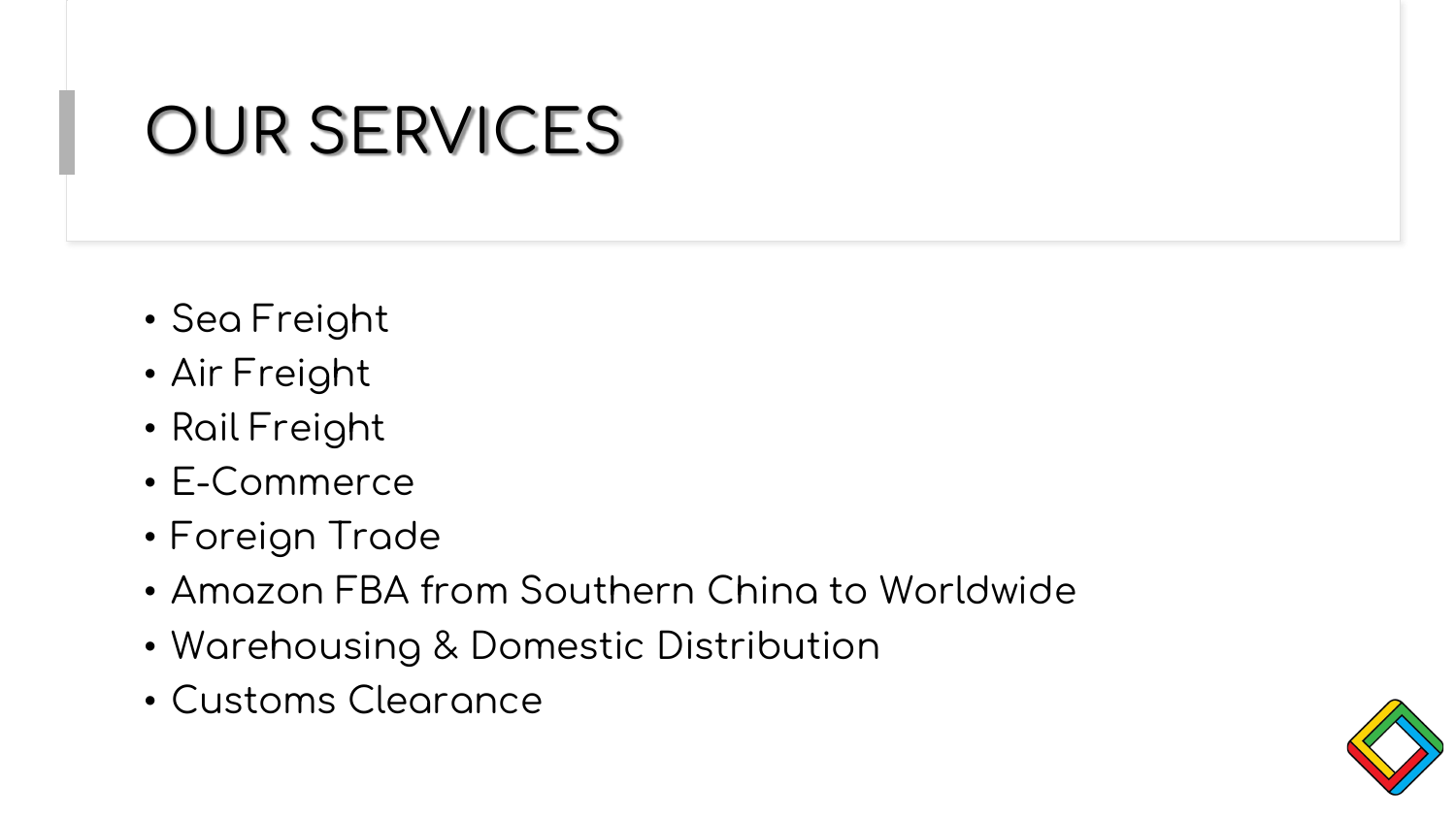### WHY KAI?

- KAI covers all around the world & all of our partners has been strategically chosen by us according to their strengths at their countries and region.
- KAI's experienced team operates shipments without any problem; also reports each step of the shipment.
- KAI provides Tier 1 sea freight rates for inbound/outbound. Our BSA's with airlines will make you comfortable.
- During Foreign Trade process KAI is assisting on find manufacturers, providing mandatory certificates and offering integrated process management
- KAI knows what you need hence of provides best alternative solutions.